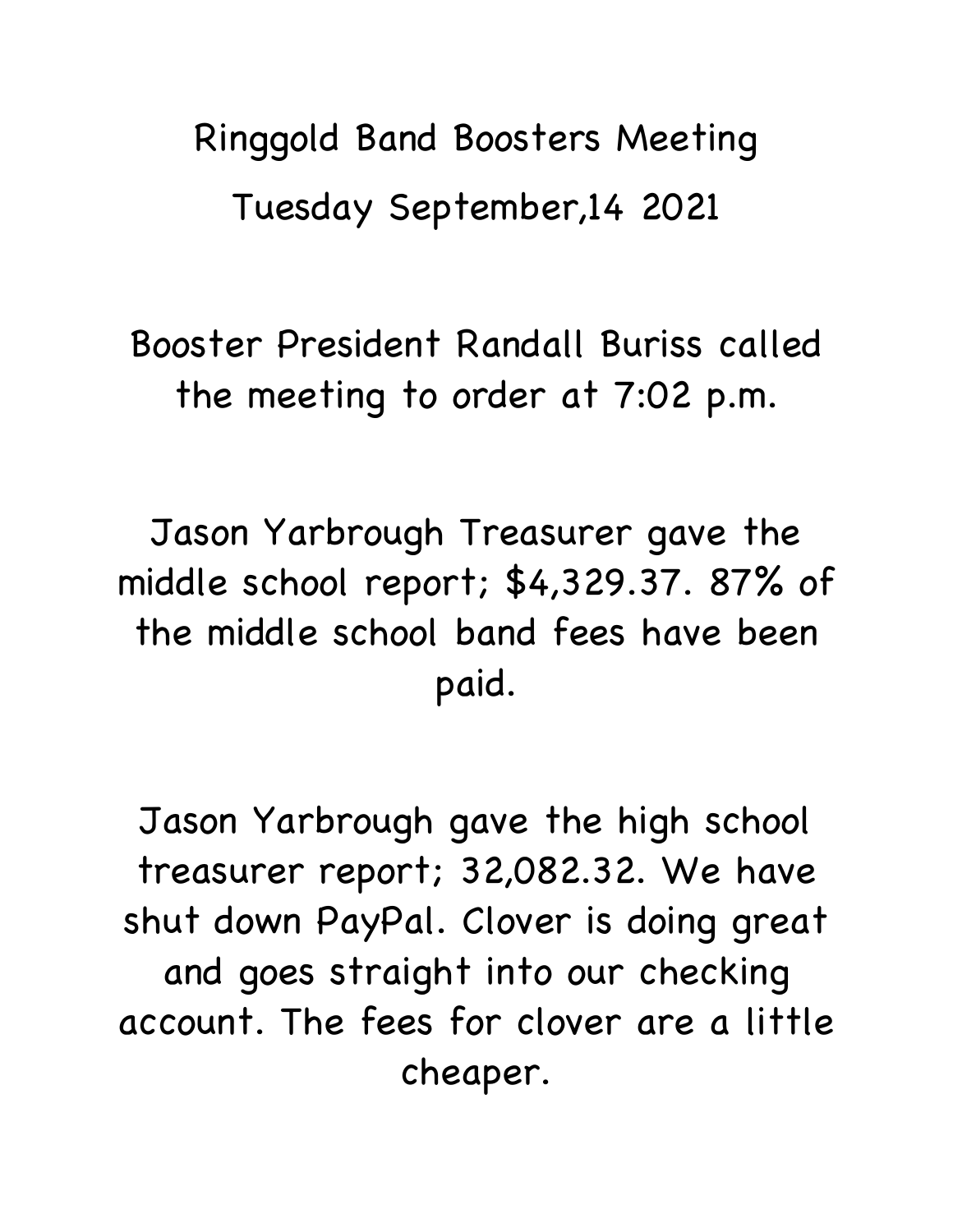All 150 programs that we purchased have been sold. Raised \$9,585.00 with a profit of \$8,134.50.

Waiting on the bill from the coke sales.

Concession Stand has had a profit of \$6,681 thus far.

Spirit tent profit thus far is \$588.00

Snap Raise will be talking with the kids Oct 5th. 10-12 days after that we will be up and running. Middle and High school bands with both be involved in this fundraiser.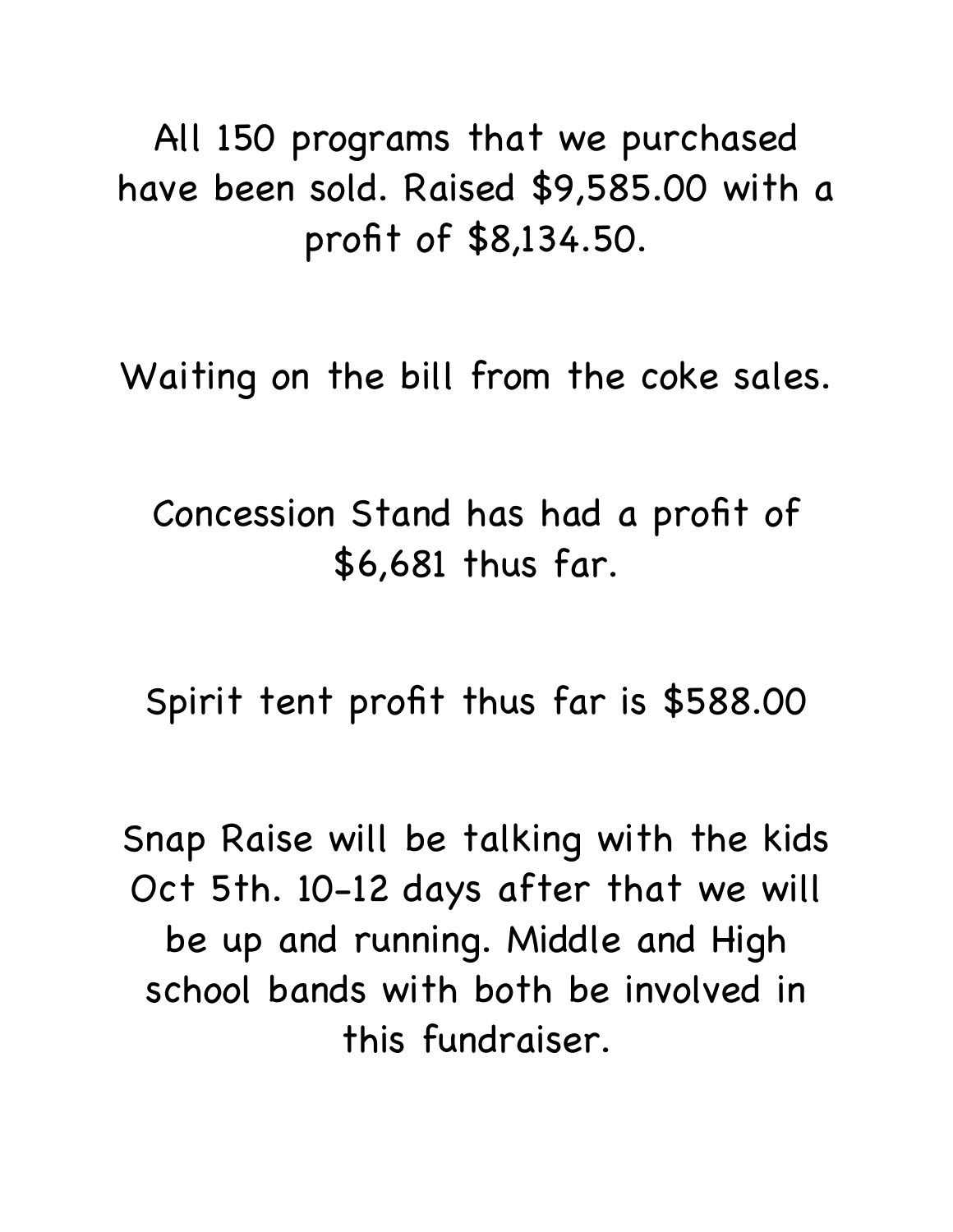McAllister's will be scheduled when the Tuesday night practices have ended. We will be able to have a tip jar out on the counter.

Spirit tent; Thank you for all the repeat customers. Spirit Shirts are still available.

Middle School Director Report; Mr. Garland is very proud of the kids this past Saturday at the contest. He's looking forward to this coming Saturdays contest.

All state and District \$ is due this Wed Oct, 6 2021. Turn your money into Mr. Garland. He would also like any out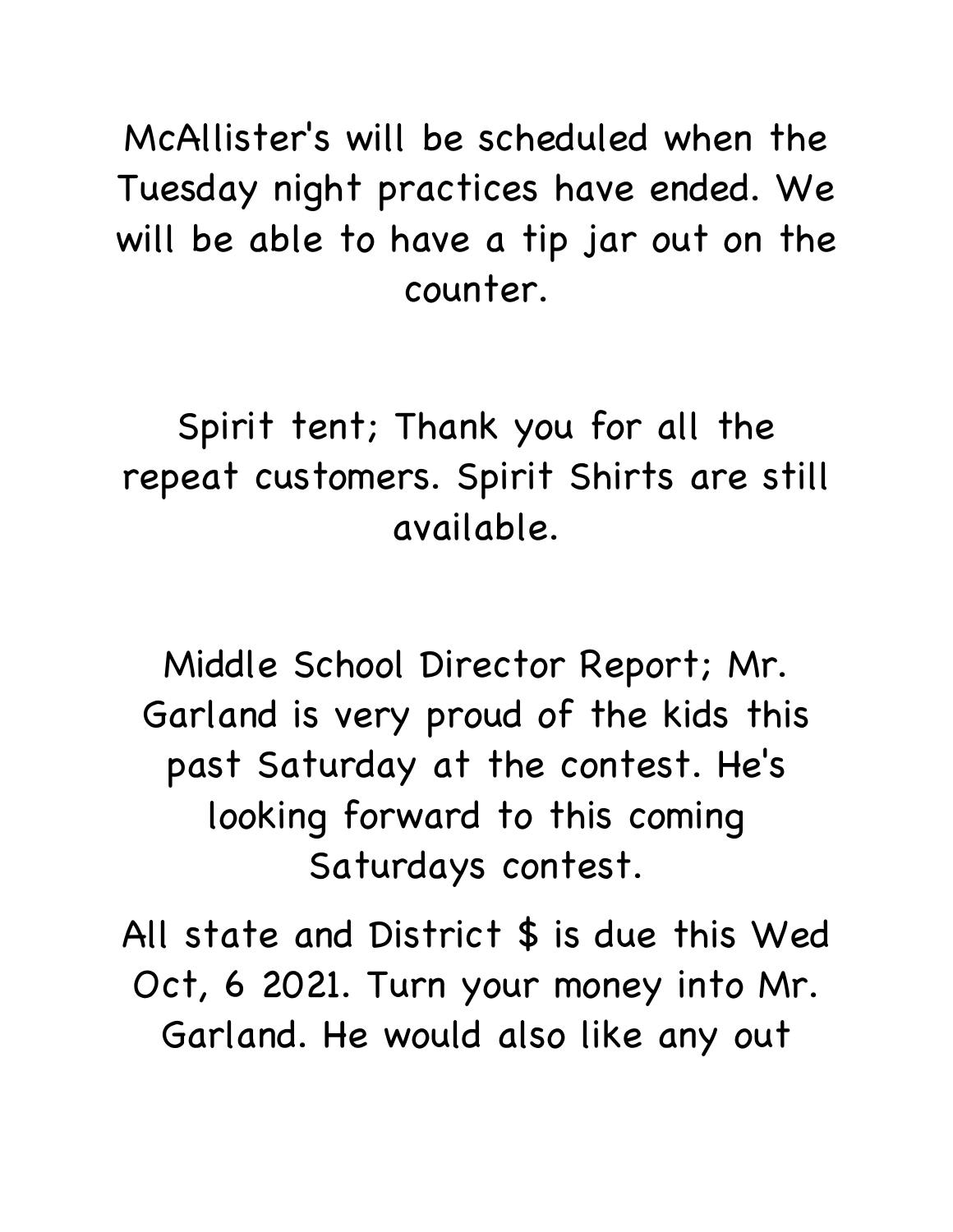grown band uniforms donated.

High School Director Report: Mr. Wright is still working on the county expo date with LFO and Heritage.

Check out forms for all away games and contest are on Mr. Wrights desk.

Going to send out schedule for Saturdays contest, it will be in central time.

 Thanks for fillings the stands on Saturday. Kids did a great job.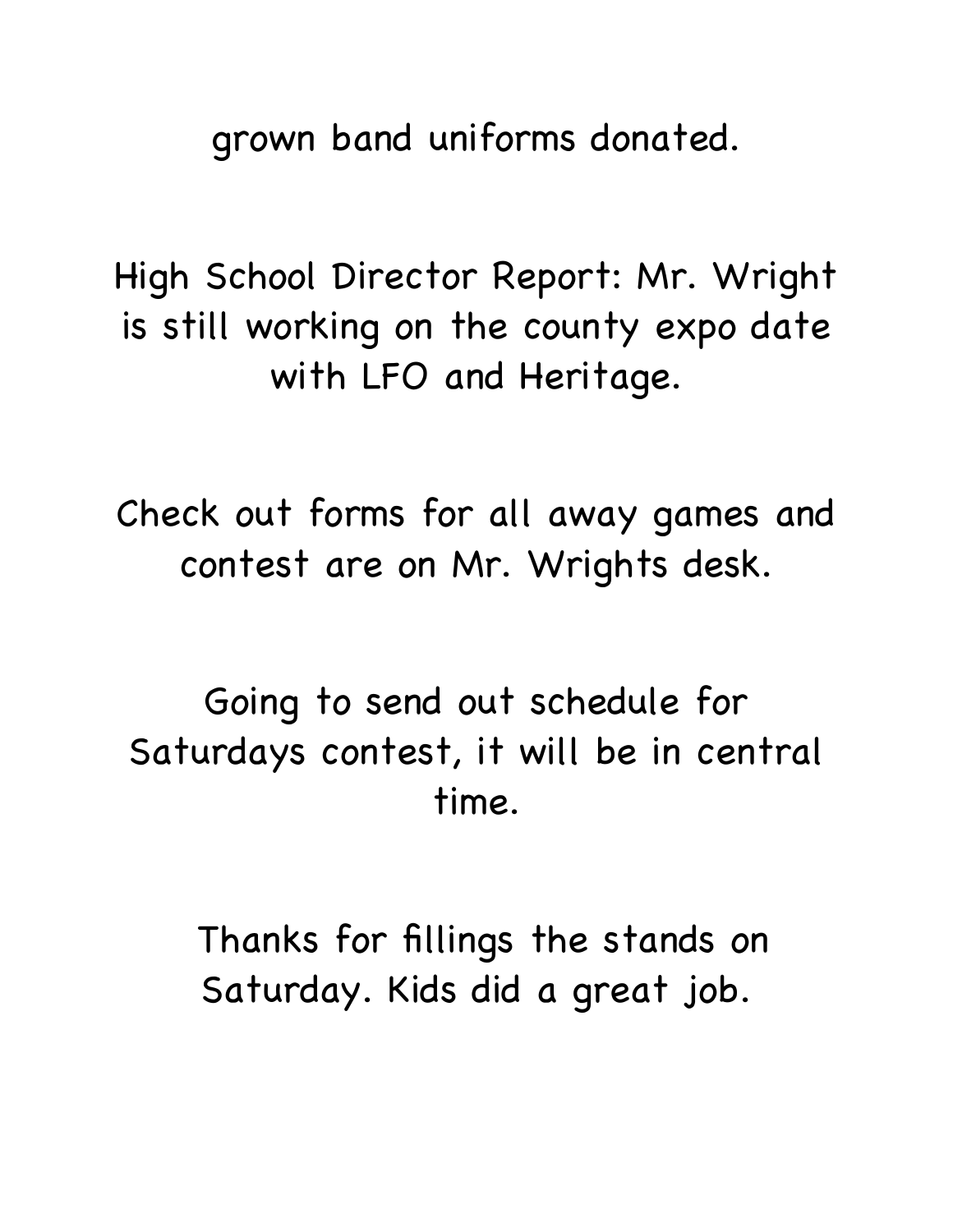Saturday Oct 2,2021 call time will be noon. We will be taking charter buses thanks to the Booster club. Leave semi loaded Friday and Saturday nights. No pizza after contest Mr.Wrights call. Monday the kids will have the day off. Tuesday homecoming festival starts at 6p.m. Pep rally will start at 7:30p.m. Thursday Homecoming parade 5 p.m. First Baptist Church of Ringgold has donated money to buy the kids some pizzas after the parade. Friday homecoming against Lafayette . No fall break game. Practice will be cut out after fall break.

Playoffs are still up in the air, band will